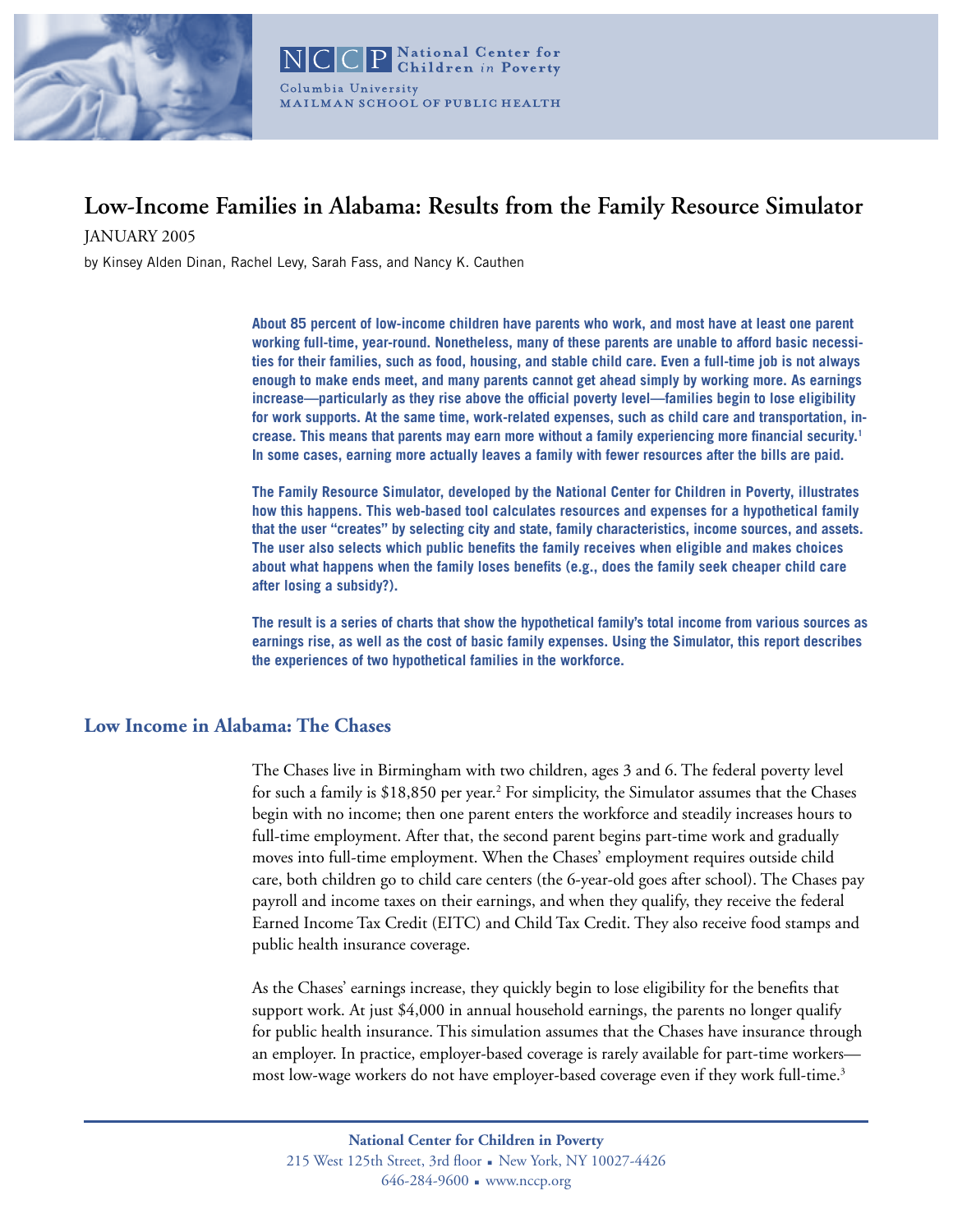### **Figure 1: Chase Family**

#### **Family Resources**

NCCP Family Resource Simulator: Alabama 2003



Without this benefit, the parents would have to pay substantially more or go without health insurance. By the time both parents are working full-time, together earning about \$29,000 per year, the family has lost food stamps, and the EITC has nearly phased out. (See Figure 1.)

At the same time, the family faces growing transportation and child care expenses. Combined with reduced work supports, this means that additional earnings do not always improve the family's financial situation. Initially, increased earnings do bring the Chases closer to the goal of covering a basic family budget. With one parent working full-time, earning close to \$15,000 per year, the Chases are nearly able to make ends meet (see Figure 2). But when the second parent enters the workforce, the family's increased earnings are offset by increased work-related expenses and declining benefits, including the loss of food stamps and the phasing out of the EITC. As a result, the family's resources continue to hover near the "break even" point—i.e., the point where resources equal the cost of basic family necessities—until earnings exceed \$30,000 per year.

#### **Figure 2: Chase Family**

**Resources Before and After Basic Expenses**

NCCP Family Resource Simulator: Alabama 2003





Thousands of families in Alabama have resources and expenses similar to the Chases. There are 239,000 low-income families living in the state, and 35 percent of them have a preschool-aged child (under age 6). Among low-income families in Alabama, 81 percent have at least one parent who works, and 51 percent have a parent who works full-time, year-round. Thirty-three percent are two-parent families.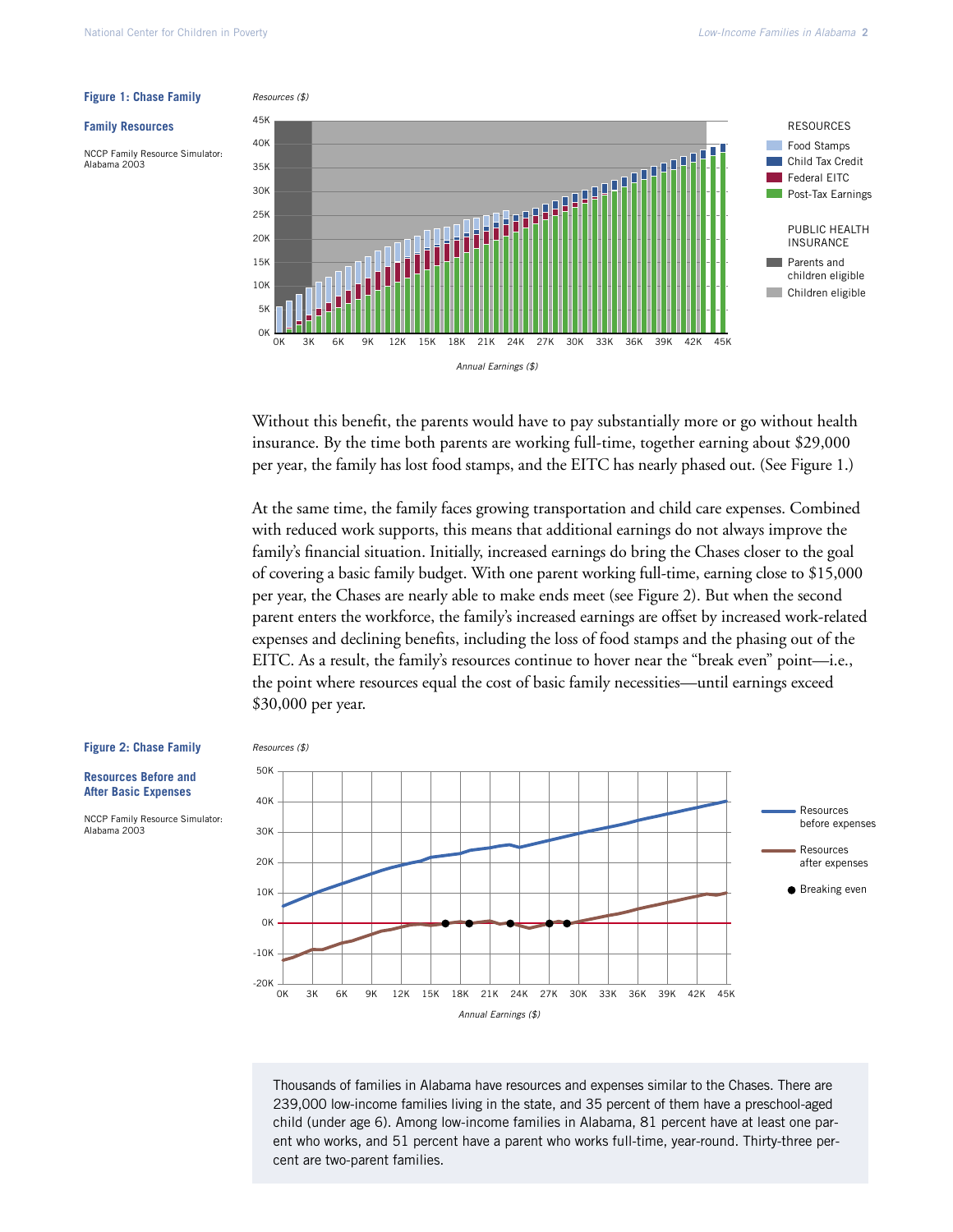## **Low Income in Alabama: The Dodges**

For a single-parent family in Alabama, providing for a family's basic needs is even more challenging. Ms. Dodge is a single mother living in Montgomery who has one child, age 2. The federal poverty level for this family is  $$12,490.<sup>4</sup>$  In this simulation, Ms. Dodge initially receives Temporary Assistance for Needy Families (TANF) cash assistance, along with child care subsidies to offset the cost of care while she works. In addition, like the Chases, the Dodges receive income tax credits, food stamps, and public health insurance.

As with the Chases, Ms. Dodge's work-related expenses increase as she moves from part-time to full-time employment, and she loses key work supports long before she earns enough to cover her family's basic needs. At \$5,000 in annual earnings—or just \$383 per month after deducting payroll taxes and state income taxes—the family is no longer eligible for TANF cash assistance, and Ms. Dodge has already lost public health insurance coverage (although her child remains covered). This simulation assumes that like most low-wage workers, Ms. Dodge does not have employer-based coverage, so the loss of public health insurance leads to a sharp increase in the family's basic budget (see Figure 3).

## **Figure 3: Dodge Family**

**Family Resources and Basic Expenses**

NCCP Family Resource Simulator: Alabama 2003



In addition, Ms. Dodge does not qualify for child care subsidies at this earnings level. In Alabama, parents must work a minimum of 15 hours per week to be eligible for child care assistance. This simulation assumes that at \$5,000 in annual earnings, Ms. Dodge is working 12 hours per week (at a wage rate of about \$8 per hour<sup>5</sup>). Ms. Dodge saves some money by placing her child in family care, rather than in a child care center, while she works.

As Ms. Dodge continues to increase her work effort and earnings, the gap between family resources and expenses begins to shrink. However, even with work supports and a full-time, year-round job paying roughly \$8 per hour—\$3 per hour above the minimum wage— Ms. Dodge does not have enough money to provide for her family. The Dodges' resources do not exceed the cost of basic expenses until Ms. Dodge's earnings increase to \$23,000 per year.

This means that Ms. Dodge is not able to makes ends meet until she earns almost \$13 per hour. Even at this wage, she is unable to afford anything beyond her family's basic necessities, despite the fact that the family continues to receive a small EITC benefit, and the children are still covered by public health insurance. At \$23,000 in annual earnings, the Dodges are